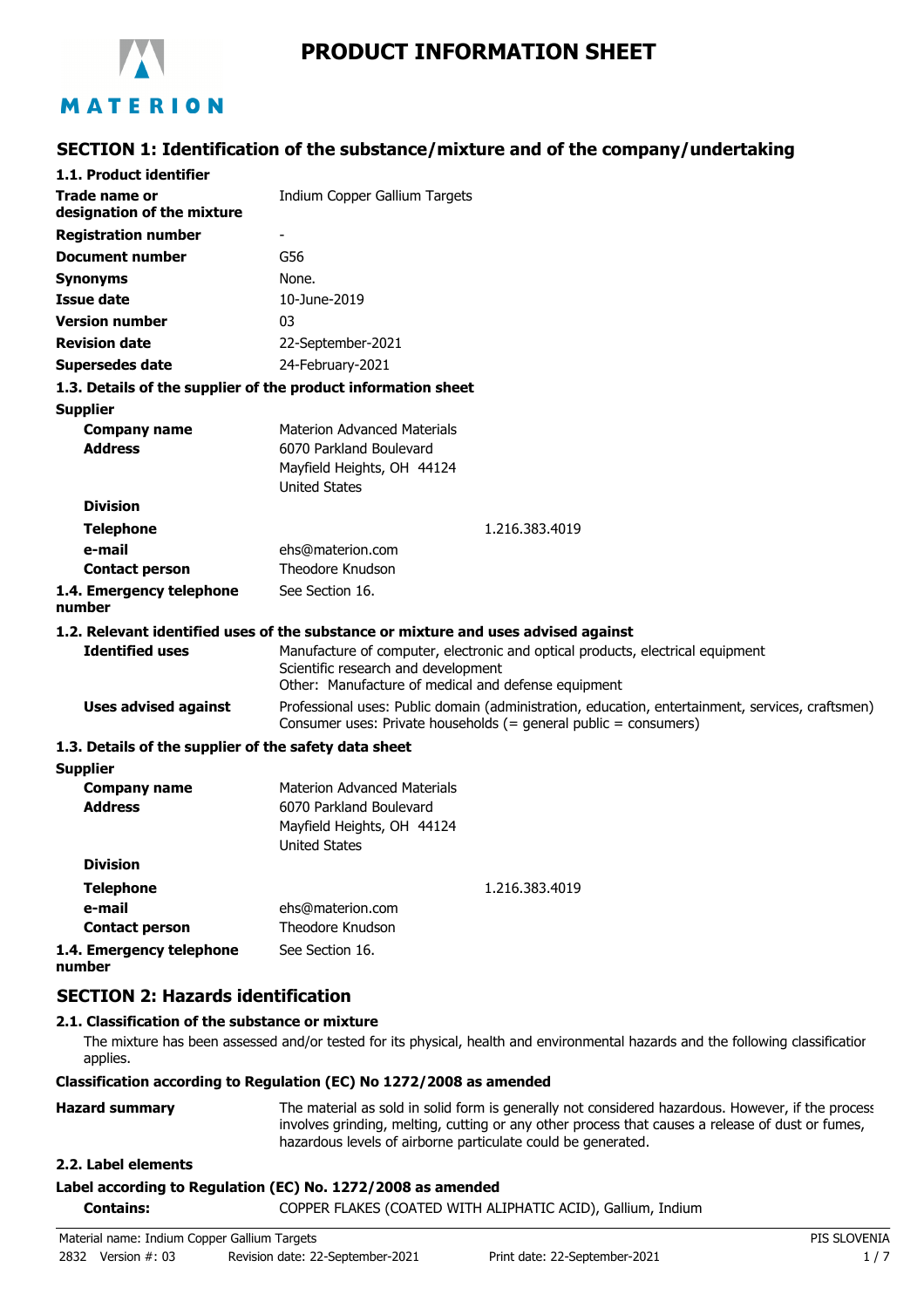| <b>Hazard pictograms</b>          | None.                                                                                                                                                                                                                                                                                                                                             |
|-----------------------------------|---------------------------------------------------------------------------------------------------------------------------------------------------------------------------------------------------------------------------------------------------------------------------------------------------------------------------------------------------|
| Signal word                       | None.                                                                                                                                                                                                                                                                                                                                             |
| <b>Hazard statements</b>          | The products are classified as articles and, as such, do not present a physical or health hazard ir<br>the present form. If the products are processed or handled in ways that generate particles (dust,<br>fume, particles and/or powder), a potential health hazard could exist and risk management<br>measures must be taken to minimize risk. |
| <b>Precautionary statements</b>   |                                                                                                                                                                                                                                                                                                                                                   |
| <b>Prevention</b>                 |                                                                                                                                                                                                                                                                                                                                                   |
| P <sub>264</sub>                  | Wash thoroughly after handling.                                                                                                                                                                                                                                                                                                                   |
| <b>Response</b>                   |                                                                                                                                                                                                                                                                                                                                                   |
| $P305 + P351 + P338$              | If in eyes: Rinse cautiously with water for several minutes. Remove contact lenses, if present and<br>easy to do. Continue rinsing.                                                                                                                                                                                                               |
| <b>Storage</b>                    |                                                                                                                                                                                                                                                                                                                                                   |
| P405                              | Store locked up.                                                                                                                                                                                                                                                                                                                                  |
| <b>Disposal</b>                   |                                                                                                                                                                                                                                                                                                                                                   |
| P501                              | Dispose of contents/container in accordance with local/regional/national/international regulations.                                                                                                                                                                                                                                               |
| Supplemental label<br>information | For further information, please contact the Product Stewardship Department at +1.216.383.4019.                                                                                                                                                                                                                                                    |
| 2.3. Other hazards                | Not a PBT or vPvB substance or mixture.                                                                                                                                                                                                                                                                                                           |

## **SECTION 3: Composition/information on ingredients**

#### **3.2. Mixtures**

## **General information**

| <b>Chemical name</b>                          | $\frac{1}{2}$ | No.                                                 | CAS-No. / EC REACH Registration No. Index No. |   | <b>Notes</b> |
|-----------------------------------------------|---------------|-----------------------------------------------------|-----------------------------------------------|---|--------------|
| Indium                                        | $40 - 60$     | 7440-74-6                                           | -                                             | - |              |
| <b>Classification: -</b>                      |               | 231-180-0                                           |                                               |   |              |
| COPPER FLAKES (COATED WITH<br>ALIPHATIC ACID) | $25 - 50$     | 7440-50-8<br>231-159-6                              | 01-2119480154-42-0080                         |   |              |
| <b>Classification: -</b>                      |               |                                                     |                                               |   |              |
| Gallium                                       | $5 - 20$      | 7440-55-3<br>231-163-8                              |                                               |   |              |
|                                               |               | Classification: Skin Corr. 1C;H314, Eye Dam. 1;H318 |                                               |   |              |

## **SECTION 4: First aid measures**

**General information**

**media**

If you feel unwell, seek medical advice (show the label where possible). Ensure that medical personnel are aware of the material(s) involved, and take precautions to protect themselves.

### **4.1. Description of first aid measures**

| <b>Inhalation</b>                                                                        | Move to fresh air. Call a physician if symptoms develop or persist.         |  |  |
|------------------------------------------------------------------------------------------|-----------------------------------------------------------------------------|--|--|
| <b>Skin contact</b>                                                                      | Get medical attention if irritation develops and persists.                  |  |  |
| Eye contact                                                                              | Rinse with water. Get medical attention if irritation develops or persists. |  |  |
| <b>Ingestion</b>                                                                         | Rinse mouth. Get medical attention if symptoms occur.                       |  |  |
| 4.2. Most important<br>symptoms and effects, both<br>acute and delayed                   | Direct contact with eyes may cause temporary irritation.                    |  |  |
| 4.3. Indication of any<br>immediate medical attention<br>and special treatment<br>needed | Treat symptomatically.                                                      |  |  |
| <b>SECTION 5: Firefighting measures</b>                                                  |                                                                             |  |  |
| <b>General fire hazards</b>                                                              | No unusual fire or explosion hazards noted.                                 |  |  |
| 5.1. Extinguishing media                                                                 |                                                                             |  |  |
| Suitable extinguishing<br>media                                                          | Dry chemicals, sand, dolomite etc.                                          |  |  |
| Unsuitable extinguishing                                                                 | Water.                                                                      |  |  |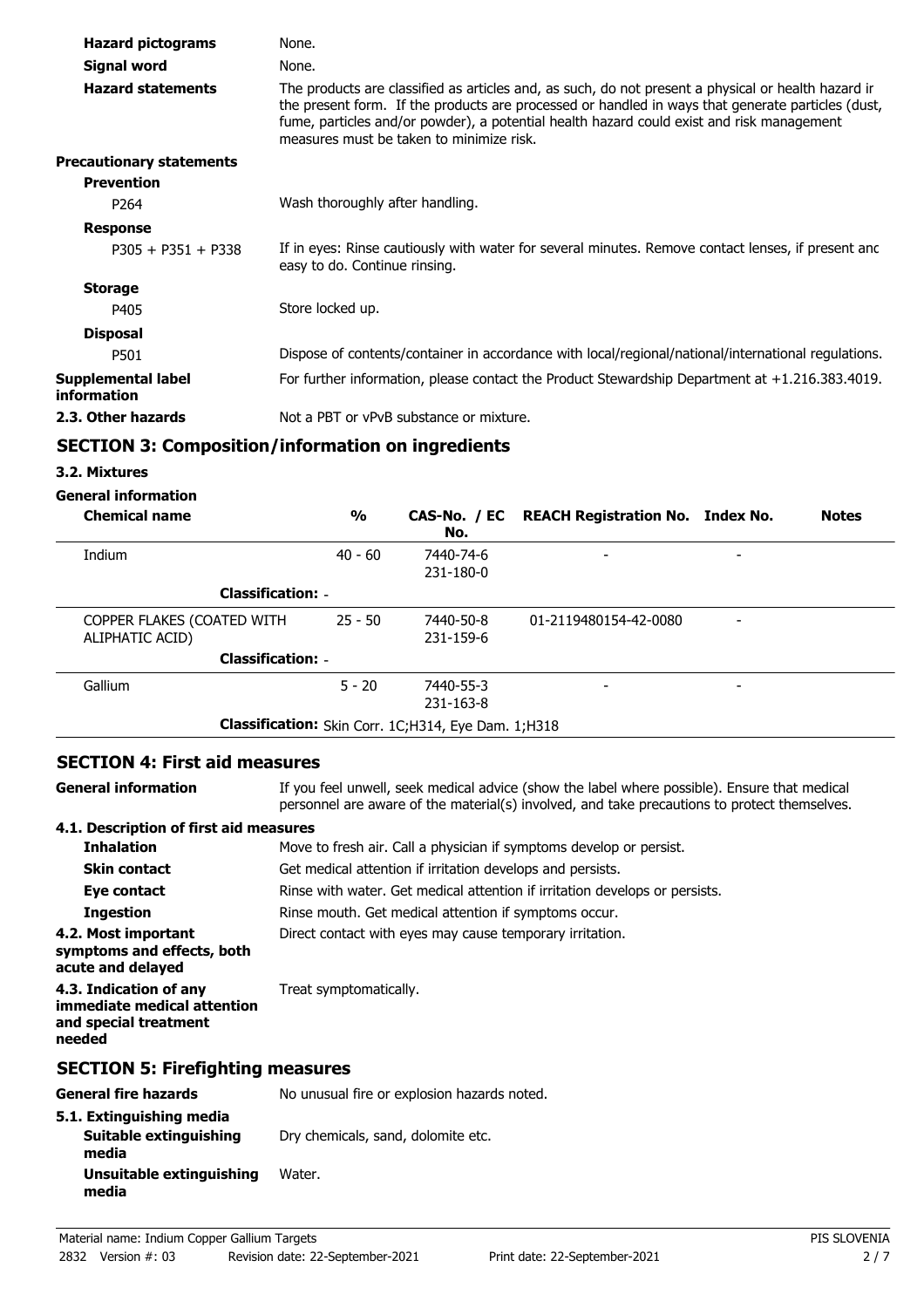| 5.2. Special hazards arising<br>from the substance or<br>mixture                           | This product is not flammable.                                                             |
|--------------------------------------------------------------------------------------------|--------------------------------------------------------------------------------------------|
| 5.3. Advice for firefighters<br><b>Special protective</b><br>equipment for<br>firefighters | Wear suitable protective equipment.                                                        |
| <b>Special firefighting</b><br>procedures                                                  | Use water spray to cool unopened containers.                                               |
| <b>Specific methods</b>                                                                    | Use standard firefighting procedures and consider the hazards of other involved materials. |

## **SECTION 6: Accidental release measures**

## **6.1. Personal precautions, protective equipment and emergency procedures**

| For non-emergency<br>personnel                               | Wear appropriate protective equipment and clothing during clean-up. Ensure adequate ventilation.<br>For personal protection, see section 8 of the PIS. |
|--------------------------------------------------------------|--------------------------------------------------------------------------------------------------------------------------------------------------------|
| For emergency<br>responders                                  | Keep unnecessary personnel away.                                                                                                                       |
| 6.2. Environmental<br>precautions                            | Avoid release to the environment. Inform appropriate managerial or supervisory personnel of all<br>environmental releases.                             |
| 6.3. Methods and material for<br>containment and cleaning up | Stop the flow of material, if this is without risk.                                                                                                    |
| 6.4. Reference to other<br>sections                          | For personal protection, see section 8 of the PIS. For waste disposal, see section 13 of the PIS.                                                      |
|                                                              |                                                                                                                                                        |

## **SECTION 7: Handling and storage**

| 7.1. Precautions for safe<br>handling                                   | Provide adequate ventilation. Avoid prolonged exposure. Wear appropriate personal protective<br>equipment. Avoid release to the environment. |
|-------------------------------------------------------------------------|----------------------------------------------------------------------------------------------------------------------------------------------|
| 7.2. Conditions for safe<br>storage, including any<br>incompatibilities | Store locked up.                                                                                                                             |
| 7.3. Specific end use(s)                                                | Not available.                                                                                                                               |

## **SECTION 8: Exposure controls/personal protection**

## **8.1. Control parameters**

#### **Occupational exposure limits**

### **Slovenia. OELs. Regulations concerning protection of workers against risks due to exposure to chemicals while working (Official Gazette of the Republic of Slovenia)**

| <b>Components</b>                                    | <b>Type</b>                                                                                                                                                                                                                                                                                                                                                                                                                                                                                      | <b>Value</b>   | <b>Form</b>          |
|------------------------------------------------------|--------------------------------------------------------------------------------------------------------------------------------------------------------------------------------------------------------------------------------------------------------------------------------------------------------------------------------------------------------------------------------------------------------------------------------------------------------------------------------------------------|----------------|----------------------|
| Indium (CAS 7440-74-6)                               | <b>TWA</b>                                                                                                                                                                                                                                                                                                                                                                                                                                                                                       | $0,0001$ mg/m3 | Respirable fraction. |
| <b>Biological limit values</b>                       | No biological exposure limits noted for the ingredient(s).                                                                                                                                                                                                                                                                                                                                                                                                                                       |                |                      |
| <b>Recommended monitoring</b><br>procedures          | Follow standard monitoring procedures.                                                                                                                                                                                                                                                                                                                                                                                                                                                           |                |                      |
| Derived no effect levels<br>(DNELs)                  | Not available.                                                                                                                                                                                                                                                                                                                                                                                                                                                                                   |                |                      |
| <b>Predicted no effect</b><br>concentrations (PNECs) | Not available.                                                                                                                                                                                                                                                                                                                                                                                                                                                                                   |                |                      |
| 8.2. Exposure controls                               |                                                                                                                                                                                                                                                                                                                                                                                                                                                                                                  |                |                      |
| <b>Appropriate engineering</b><br>controls           | Good general ventilation (typically 10 air changes per hour) should be used. Ventilation rates should<br>be matched to conditions. If applicable, use process enclosures, local exhaust ventilation, or other<br>engineering controls to maintain airborne levels below recommended exposure limits. If exposure<br>limits have not been established, maintain airborne levels to an acceptable level. Eye wash facilities<br>and emergency shower must be available when handling this product. |                |                      |
|                                                      | Individual protection measures, such as personal protective equipment                                                                                                                                                                                                                                                                                                                                                                                                                            |                |                      |
| <b>General information</b>                           | Wear suitable protective clothing.                                                                                                                                                                                                                                                                                                                                                                                                                                                               |                |                      |
| Eye/face protection                                  | Wear approved safety glasses, goggles, face shield and/or welder's helmet when risk of eye injury<br>is present, particularly during operations that generate dust, mist or fume.                                                                                                                                                                                                                                                                                                                |                |                      |
| <b>Skin protection</b>                               |                                                                                                                                                                                                                                                                                                                                                                                                                                                                                                  |                |                      |
| - Hand protection                                    | Wear gloves to prevent metal cuts and skin abrasions during handling.                                                                                                                                                                                                                                                                                                                                                                                                                            |                |                      |
| - Other                                              | Wear necessary protective equipment.                                                                                                                                                                                                                                                                                                                                                                                                                                                             |                |                      |
| <b>Respiratory protection</b>                        | In case of insufficient ventilation, wear suitable respiratory equipment.                                                                                                                                                                                                                                                                                                                                                                                                                        |                |                      |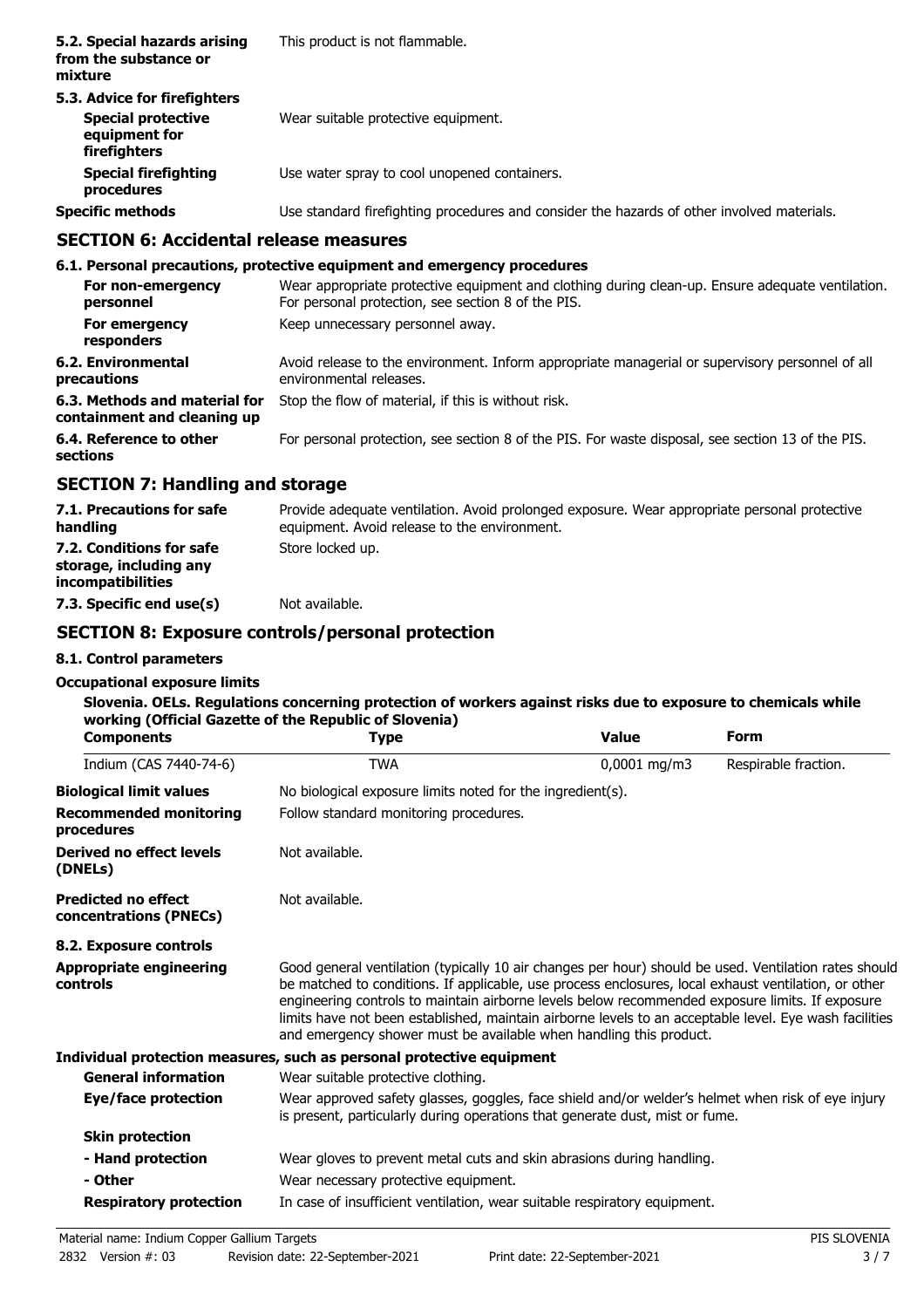| <b>Thermal hazards</b>                    | Not applicable.                                                                                                                                                                                                                                            |
|-------------------------------------------|------------------------------------------------------------------------------------------------------------------------------------------------------------------------------------------------------------------------------------------------------------|
| <b>Hygiene measures</b>                   | Keep away from food and drink. Always observe good personal hygiene measures, such as washing<br>after handling the material and before eating, drinking, and/or smoking. Routinely wash work<br>clothing and protective equipment to remove contaminants. |
| <b>Environmental exposure</b><br>controls | Environmental manager must be informed of all major releases.                                                                                                                                                                                              |

# **SECTION 9: Physical and chemical properties**

**Appearance**

## **9.1. Information on basic physical and chemical properties**

| <b>Physical state</b>                               | Solid.                                        |
|-----------------------------------------------------|-----------------------------------------------|
| Form                                                | Solid.                                        |
| Colour                                              | Grey.                                         |
| <b>Odour</b>                                        | None.                                         |
| <b>Odour threshold</b>                              | Not available.                                |
| рH                                                  | Not available.                                |
| Melting point/freezing point                        | Not available.                                |
| <b>Initial boiling point and</b><br>boiling range   | Not available.                                |
| <b>Flash point</b>                                  | Not available.                                |
| <b>Evaporation rate</b>                             | Not available.                                |
| <b>Flammability (solid, gas)</b>                    | None known.                                   |
| <b>Upper/lower flammability or explosive limits</b> |                                               |
| Flammability limit - lower Not available.<br>(9/6)  |                                               |
| <b>Flammability limit -</b><br>upper $(% )$         | Not available.                                |
| <b>Vapour pressure</b>                              | Not available.                                |
| <b>Vapour density</b>                               | Not available.                                |
| <b>Relative density</b>                             | Not available.                                |
| Solubility(ies)                                     |                                               |
| <b>Solubility (water)</b>                           | Not available.                                |
| <b>Partition coefficient</b><br>(n-octanol/water)   | Not available.                                |
| <b>Auto-ignition temperature</b>                    | Not available.                                |
| <b>Decomposition temperature</b>                    | Not available.                                |
| <b>Viscosity</b>                                    | Not available.                                |
| <b>Explosive properties</b>                         | Not explosive.                                |
| <b>Oxidising properties</b>                         | Not oxidising.                                |
| 9.2. Other information                              | No relevant additional information available. |

## **SECTION 10: Stability and reactivity**

| 10.1. Reactivity                            | The product is stable and non-reactive under normal conditions of use, storage and transport |
|---------------------------------------------|----------------------------------------------------------------------------------------------|
| 10.2. Chemical stability                    | Material is stable under normal conditions.                                                  |
| 10.3. Possibility of hazardous<br>reactions | No dangerous reaction known under conditions of normal use.                                  |
| 10.4. Conditions to avoid                   | Contact with incompatible materials.                                                         |
| 10.5. Incompatible materials                | Acids. Bases.                                                                                |
| 10.6. Hazardous<br>decomposition products   | No hazardous decomposition products are known.                                               |

# **SECTION 11: Toxicological information**

**General information CCCUPATION** Occupational exposure to the substance or mixture may cause adverse effects. **Information on likely routes of exposure Inhalation** Prolonged inhalation may be harmful. **Skin contact** Not relevant, due to the form of the product. **Eye contact** Not relevant, due to the form of the product.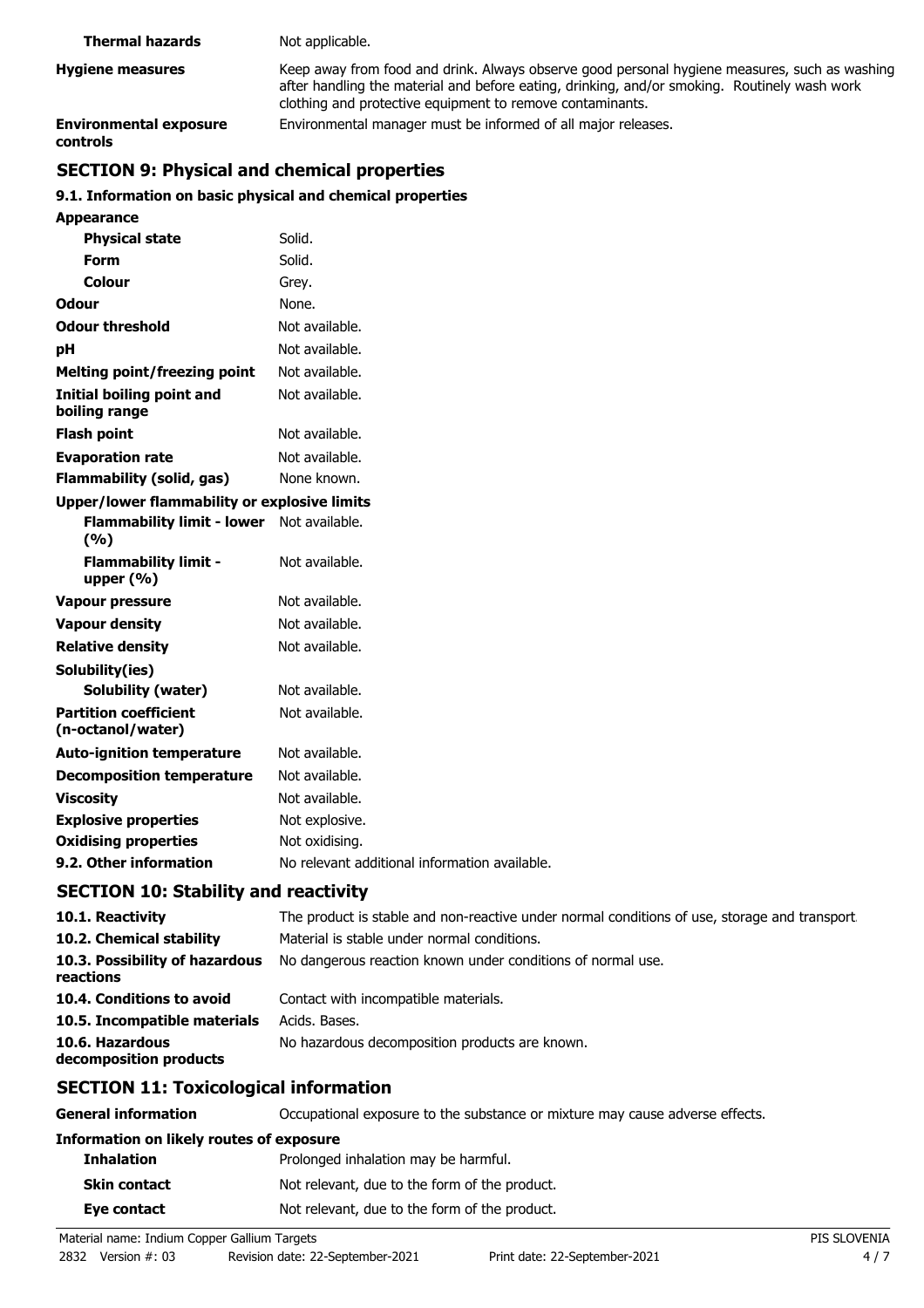| <b>Ingestion</b>                                      | Not relevant, due to the form of the product.                                |                     |
|-------------------------------------------------------|------------------------------------------------------------------------------|---------------------|
| <b>Symptoms</b>                                       | None known.                                                                  |                     |
| 11.1. Information on toxicological effects            |                                                                              |                     |
| <b>Acute toxicity</b>                                 | None known.                                                                  |                     |
| <b>Skin corrosion/irritation</b>                      | Not relevant, due to the form of the product.                                |                     |
| Serious eye damage/eye<br>irritation                  | Not likely, due to the form of the product.                                  |                     |
| <b>Respiratory sensitisation</b>                      | Not a respiratory sensitizer.                                                |                     |
| <b>Skin sensitisation</b>                             | Not a skin sensitiser.                                                       |                     |
| <b>Germ cell mutagenicity</b>                         | Due to partial or complete lack of data the classification is not possible.  |                     |
| Carcinogenicity                                       | Not classifiable as to carcinogenicity to humans.                            |                     |
| <b>Reproductive toxicity</b>                          | This product is not expected to cause reproductive or developmental effects. |                     |
| Specific target organ toxicity<br>- single exposure   | Not classified.                                                              |                     |
| Specific target organ toxicity<br>- repeated exposure | Not classified.                                                              |                     |
| <b>Aspiration hazard</b>                              | Not an aspiration hazard.                                                    |                     |
| Mixture versus substance<br>information               | No information available.                                                    |                     |
| <b>Other information</b>                              | Not available.                                                               |                     |
| <b>SECTION 12: Ecological information</b>             |                                                                              |                     |
| 12.1. Toxicity                                        | The product is not classified as environmentally hazardous.                  |                     |
| <b>Components</b>                                     | <b>Species</b>                                                               | <b>Test Results</b> |

COPPER FLAKES (COATED WITH ALIPHATIC ACID) (CAS 7440-50-8)

| ן ט־טכ־טדדי (כתבאר הווידות הבנה הווידות הבנה האסטן כבאורם)          |               |  |  |
|---------------------------------------------------------------------|---------------|--|--|
|                                                                     |               |  |  |
|                                                                     |               |  |  |
| Blue crab (Callinectes sapidus)                                     | $0,0031$ mg/l |  |  |
| Fathead minnow (Pimephales promelas) 0,0219 - 0,0446 mg/l, 96 hours |               |  |  |
|                                                                     |               |  |  |

\* Estimates for product may be based on additional component data not shown.

| 12.2. Persistence and<br>degradability                    |                                                                                                                                                                                            |
|-----------------------------------------------------------|--------------------------------------------------------------------------------------------------------------------------------------------------------------------------------------------|
| 12.3. Bioaccumulative<br>potential                        | No data available.                                                                                                                                                                         |
| <b>Partition coefficient</b><br>n-octanol/water (log Kow) | Not available.                                                                                                                                                                             |
| <b>Bioconcentration factor (BCF)</b>                      | Not available.                                                                                                                                                                             |
| 12.4. Mobility in soil                                    | No data available.                                                                                                                                                                         |
| 12.5. Results of PBT and<br><b>vPvB</b> assessment        | Not a PBT or vPvB substance or mixture.                                                                                                                                                    |
| 12.6. Other adverse effects                               | No other adverse environmental effects (e.g. ozone depletion, photochemical ozone creation<br>potential, endocrine disruption, global warming potential) are expected from this component. |

# **SECTION 13: Disposal considerations**

| 13.1. Waste treatment methods          |                                                                                                                                                                                                                     |
|----------------------------------------|---------------------------------------------------------------------------------------------------------------------------------------------------------------------------------------------------------------------|
| <b>Residual waste</b>                  | Whatever cannot be saved for recovery or recycling should be managed in an appropriate and<br>approved waste facility. Processing, use or contamination of this product may change the waste<br>management options. |
| Contaminated packaging                 | Since emptied containers may retain product residue, follow label warnings even after container is<br>emptied. Empty containers should be taken to an approved waste handling site for recycling or<br>disposal.    |
| EU waste code                          | The Waste code should be assigned in discussion between the user, the producer and the waste<br>disposal company.                                                                                                   |
| <b>Disposal</b><br>methods/information | Collect and reclaim or dispose in sealed containers at licensed waste disposal site.                                                                                                                                |
| <b>Special precautions</b>             | Dispose in accordance with all applicable regulations.                                                                                                                                                              |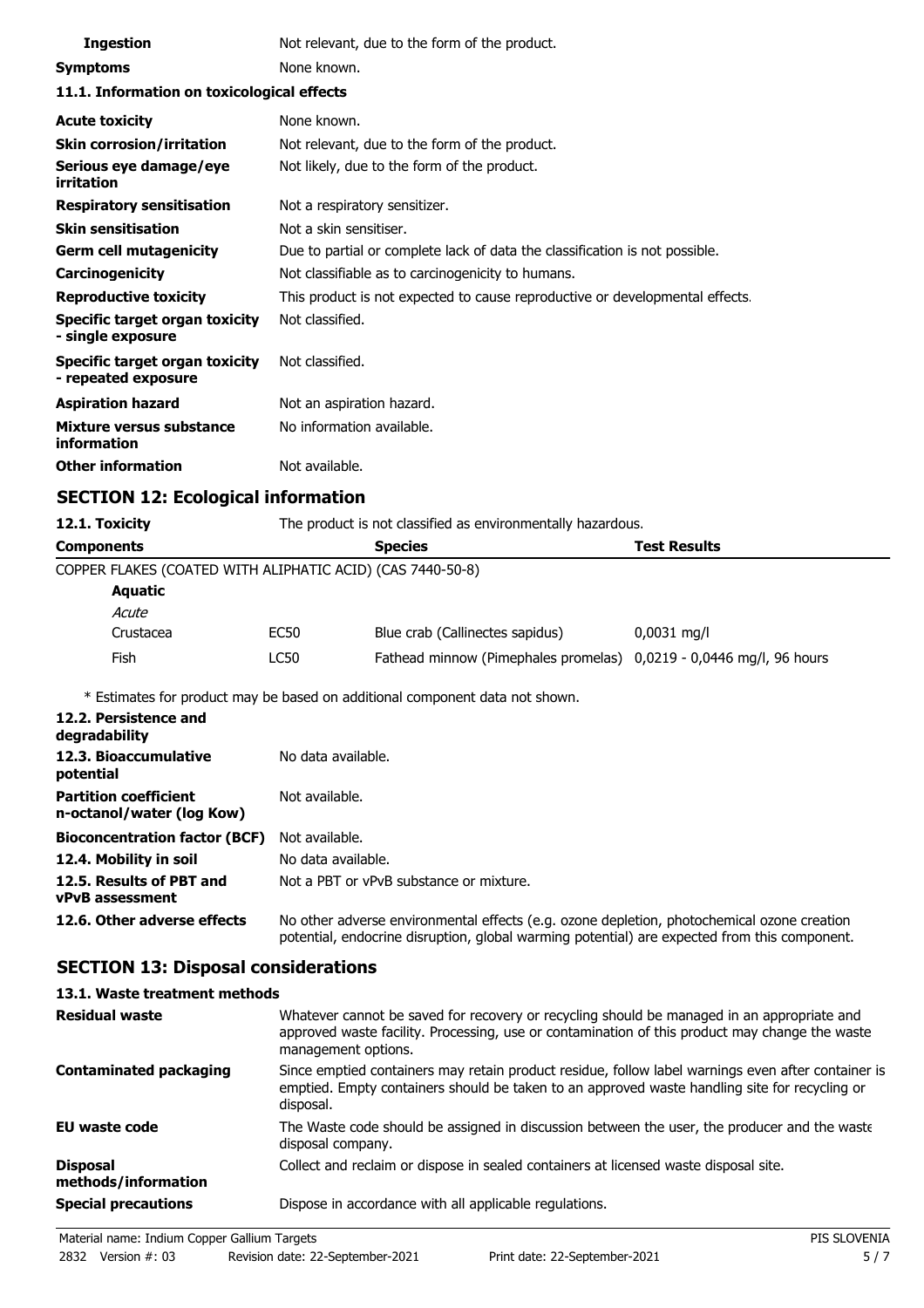# **SECTION 14: Transport information**

### **ADR**

14.1. - 14.6.: Not regulated as dangerous goods. **RID**

14.1. - 14.6.: Not regulated as dangerous goods.

## **ADN**

14.1. - 14.6.: Not regulated as dangerous goods.

### **IATA**

14.1. - 14.6.: Not regulated as dangerous goods.

#### **IMDG**

14.1. - 14.6.: Not regulated as dangerous goods.

## **SECTION 15: Regulatory information**

**15.1. Safety, health and environmental regulations/legislation specific for the substance or mixture**

### **EU regulations**

**Regulation (EC) No. 1005/2009 on substances that deplete the ozone layer, Annex I and II, as amended** Not listed.

**Regulation (EU) 2019/1021 On persistent organic pollutants (recast), as amended**

#### Not listed.

**Regulation (EU) No. 649/2012 concerning the export and import of dangerous chemicals, Annex I, Part 1 as amended**

Not listed.

**Regulation (EU) No. 649/2012 concerning the export and import of dangerous chemicals, Annex I, Part 2 as amended**

Not listed.

**Regulation (EU) No. 649/2012 concerning the export and import of dangerous chemicals, Annex I, Part 3 as amended**

#### Not listed.

**Regulation (EU) No. 649/2012 concerning the export and import of dangerous chemicals, Annex V as amended** Not listed.

**Regulation (EC) No. 166/2006 Annex II Pollutant Release and Transfer Registry, as amended** COPPER FLAKES (COATED WITH ALIPHATIC ACID) (CAS 7440-50-8)

### **Regulation (EC) No. 1907/2006, REACH Article 59(10) Candidate List as currently published by ECHA** Not listed.

### **Authorisations**

**Regulation (EC) No. 1907/2006, REACH Annex XIV Substances subject to authorization, as amended** Not listed.

### **Restrictions on use**

**Regulation (EC) No. 1907/2006, REACH Annex XVII Substances subject to restriction on marketing and use as amended**

Not listed.

**Directive 2004/37/EC: on the protection of workers from the risks related to exposure to carcinogens and mutagens at work, as amended.**

Not listed.

### **Other EU regulations**

**Directive 2012/18/EU on major accident hazards involving dangerous substances, as amended**

COPPER FLAKES (COATED WITH ALIPHATIC ACID) (CAS 7440-50-8)

| <b>Other regulations</b>            | The product is classified and labelled in accordance with Regulation (EC) 1272/2008 (CLP<br>Regulation) as amended. This Safety Data Sheet complies with the requirements of Regulation (EC)<br>No 1907/2006, as amended.                                                             |
|-------------------------------------|---------------------------------------------------------------------------------------------------------------------------------------------------------------------------------------------------------------------------------------------------------------------------------------|
| <b>National regulations</b>         | Young people under 18 years old are not allowed to work with this product according to EU<br>Directive 94/33/EC on the protection of young people at work, as amended. Follow national<br>regulation for work with chemical agents in accordance with Directive 98/24/EC, as amended. |
| 15.2. Chemical safety<br>assessment | No Chemical Safety Assessment has been carried out.                                                                                                                                                                                                                                   |
| ------------                        |                                                                                                                                                                                                                                                                                       |

# **SECTION 16: Other information**

| <b>List of abbreviations</b> | Not available. |
|------------------------------|----------------|
| <b>References</b>            | Not available. |